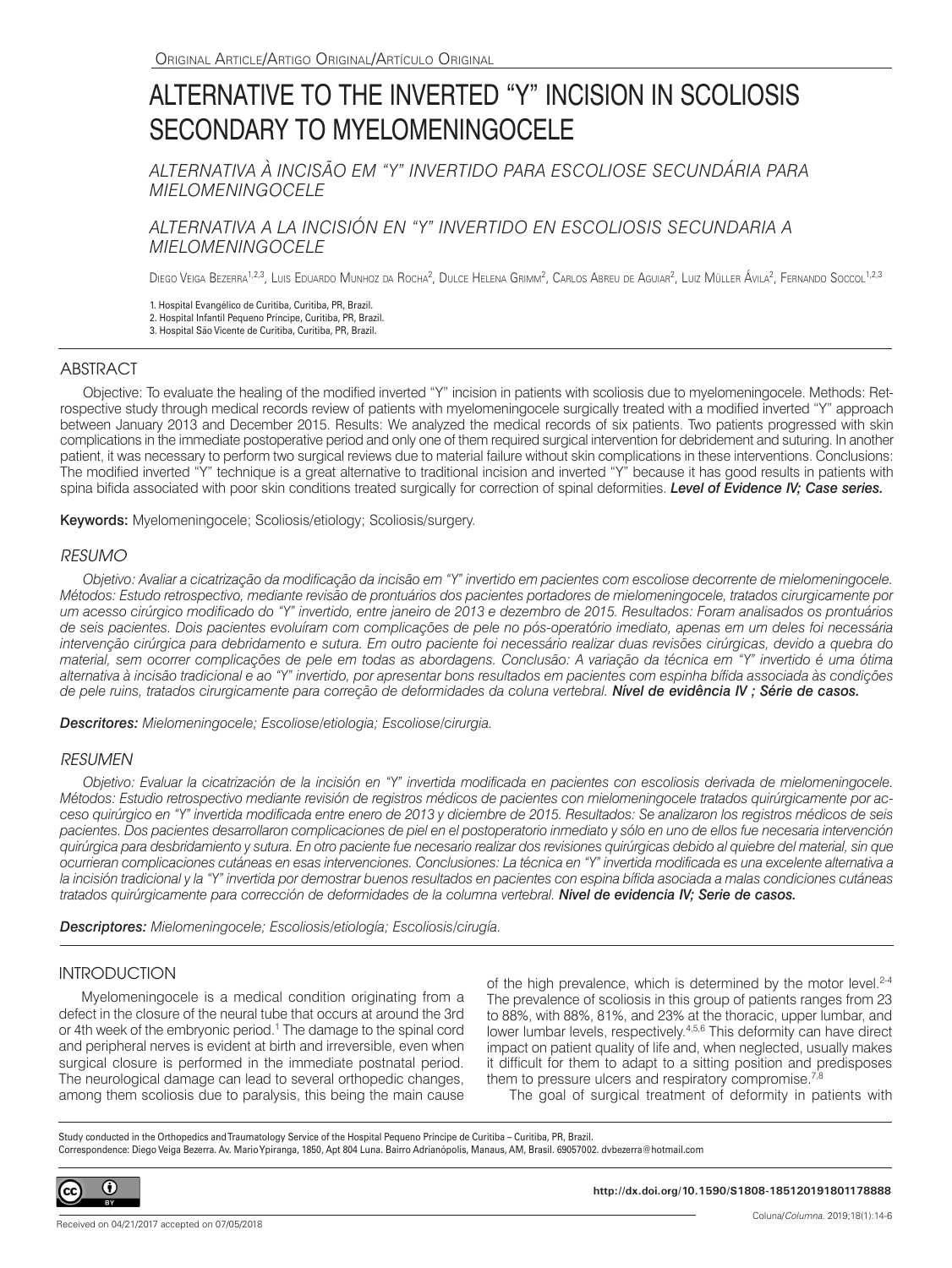myelomeningocele is to correct the deformity, leveling the pelvis with instrumentation and arthrodesis to create stability and achieve trunk compensation.2,9,10

Complications related to the healing of the traditional medial longitudinal incision for the correction of deformities are frequent, mainly because these patients have poor skin coverage due to scarring from previous interventions for correction of myelodysplastic defects, as well as from flap rotations and second intention healing. Several incisions have been described as alternatives, among them the double incision and Mayfield's inverted Y incision,  $3,8$  which we used in several patients, though with several issues with the healing of the skin at the apex of the Y and unplanned revisions due to CSF fistulae caused by lesions of the dura mater because of dysraphism and scarring from birth defect correction.

In 1981, Mayfield developed a skin incision aimed at minimizing the occurrence of these complications with maximum exposure of the deformity for its correction, whereby he made an inverted Y incision in order to spare the regions of skin unfavorable to a new approach. Something that caught his attention was the possibility of necrosis of the skin at the angle where the three branches of incision intersect,<sup>3</sup> a condition observed in several of our patients treated via this approach.

The objective of this study is to describe a surgical access for patients with scoliosis secondary to myelomeningocele that presents fewer complications related to the healing of the wound that those described in the literature.

## **METHODS**

#### Sample

We used a modification of the inverted Y surgical approach in six patients with indications of surgical treatment for scoliosis secondary to myelomeningocele, but whose skin was in too poor a condition for the traditional incision.

#### Inclusion criteria

- Having myelomeningocele;
- Having scoliosis due solely to myelomeningocele;
- Having undergone corrective surgical treatment for scoliosis using a modification of the inverted Y approach;
- Having the details of immediate postoperative and outpatient follow-up available;
- Having been in follow-up for a minimum of a year.

#### Exclusion criteria

- Having scoliosis of any other type or cause other than myelomeningocele;
- Having been submitted to a type of incision other than the modified inverted Y;
- Not having adequate information in their medical records for data collection.

## **METHODS**

We conducted a retrospective study of patients with spinal deformity resulting from myelomeningocele whose skin was in too poor a condition to undergo the traditional posterior approach. These patients were operated by the same lead surgeon from January 2013 to December 2015 using a modification of the inverted Y approach and followed-up for a minimum of 12 months. The progression of the healing of this incision, as well as of any complications, such as necrosis, suture dehiscence, infection, and CSF fistula, and the final healing and resolution were evaluated.

The study was analyzed and accepted by the Institutional Review Board of the institution were the work was conducted as identification number 49246515.1.0000.0097.

All the patients included signed the Informed Consent Form in accordance with CNS/MS Resolution 196/96.

The incision used consists of a median longitudinal incision in the area of normal skin in the paravertebral region at the level of the pedicle and transverse processes of one side and a longitudinal incision lateral to the dysraphism, maintaining an intact proximal island of skin measuring approximately four centimeters. (Figure 1)

#### RESULTS

Six patients met the inclusion criteria and their data were analyzed more closely in Table 1. Patient age at the time of surgery ranged from 9 to 17 years. Four of the patients were female and two were male. They presented scoliotic spinal deformities with Cobb angles ranging from 65 to 126 degrees and the apices of the curves were located between T8 and T11. A modified inverted Y approach was used in all patients, achieving corrections of from 51 to 76% in the immediate postoperative period.

All patients were followed-up for at least one year and their informed consent forms were signed by their parents or legal guardians.

Two patients had skin complications in the immediate postoperative period, one of them with a small dehiscence of the sutures that did not require reattachment and the other with dehiscence and marginal necrosis in the convex region of the lumbar curve (middle third of the incision) that required two surgical procedures for debriding and suturing. (Table 2)

One patient underwent two arthrodesis revisions for rod breakage due to pseudoarthrosis. There were no skin complications in the healing of the wounds in any of the approaches.



Figure 1. Modification of the inverted Y incision. On the left: intraoperative view. On the right: Final aspect of healing.

Table 1. Patient clinical data.

|                           |          | Patient 1 Patient 2 Patient 3 Patient 4 Patient 5 Patient 6 |          |                 |                 |                 |
|---------------------------|----------|-------------------------------------------------------------|----------|-----------------|-----------------|-----------------|
| Sex                       | Female   | Female                                                      | Male     | Male            | Female          | Female          |
| Age at time<br>of surgery | 17 years | 12 years                                                    | 14 years | 9 years         | 11<br>years     | 9 years         |
| Preoperative              | 126      | 110                                                         | 71       | 65              | 86              | 114             |
| curve                     | degrees  | degrees                                                     | degrees  | degrees         | degrees         | degrees         |
| Postoperative             | 30       | 26                                                          | 26       | 31              | 25              | 60              |
| curve                     | degrees  | degrees                                                     | degrees  | degrees         | degrees         | degrees         |
| Correction                | 76%      | 76%                                                         | 63%      | 52%             | 71%             | 51%             |
| Curve apex                | T9-T10   | T9                                                          | T8-T9    | T <sub>10</sub> | T <sub>11</sub> | T <sub>11</sub> |